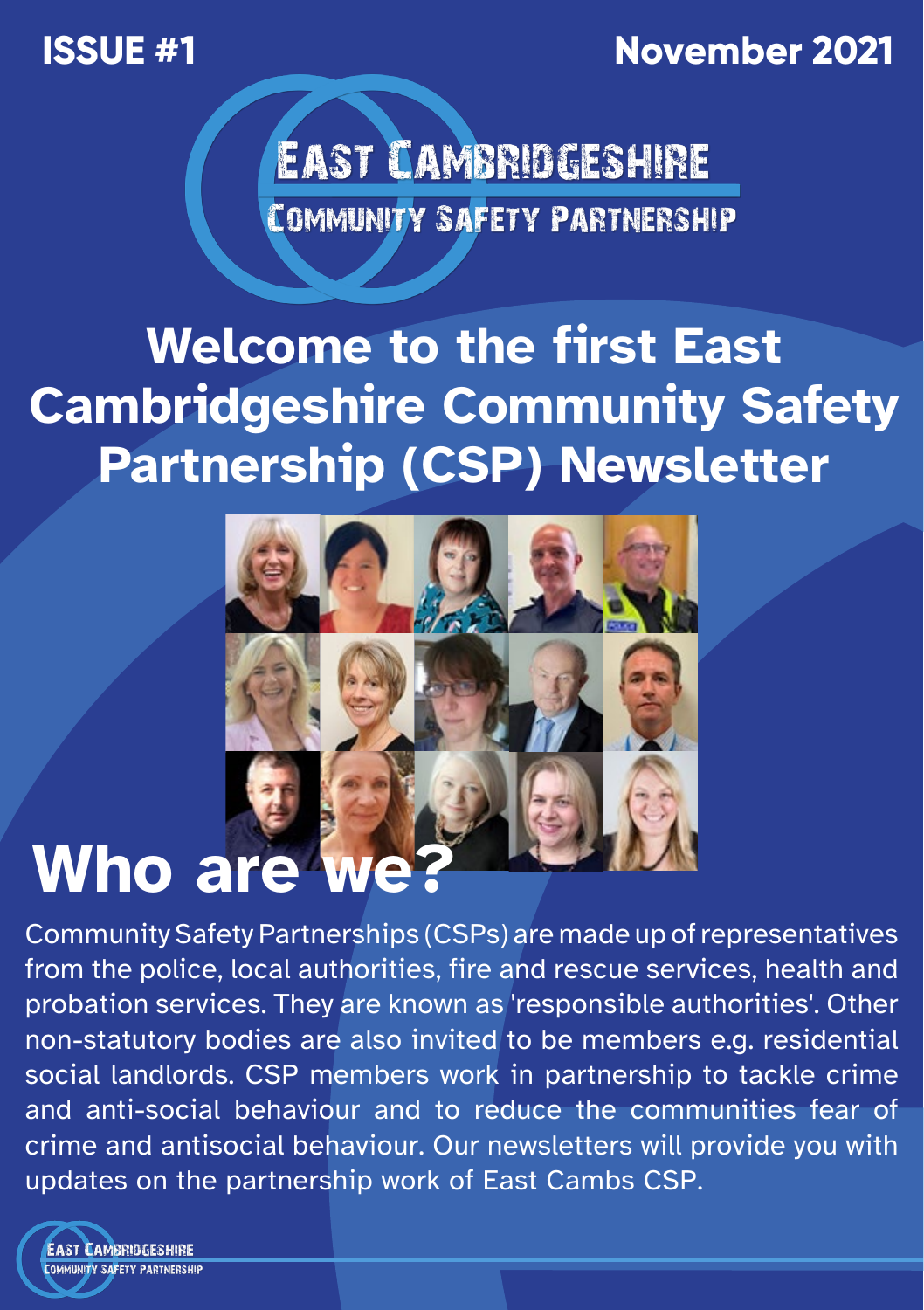



Hello,

I am Inspector Shane Fasey and I am responsible for Neighbourhood Policing here in East Cambridgeshire. I have been here since 1st March and am already starting to get a sense of the Community voices and what your concerns are. So far, I have picked up on a number of issues that have been raised, such as youth related ASB in areas such as Soham, Fordham and Littleport, concerns aroun<sup>d</sup> supply of drugs and Hate Crime for example.

We are actively working to tackle these and many other challenges, in partnership with East Cambs District Council and other agencies.

I want you to feel safe in East Cambridgeshire and work with us to reduce crime. My team and I are completely committed to delivering the best service we possible can for you, so my one request is to engage with us and tell us what concerns you. We will work tirelessly to target criminality, we will always prioritise what is causing the most harm and protect the vulnerable.

I fully intend to be out and about, being accessible to the Community and will be making myself available as you can see from my picture above.

If there is an issue that we can help you with, please report it via the normal provisions. online

www.cambs.police.uk/report/Report

or by phoning 101 / 999 in an emergency.

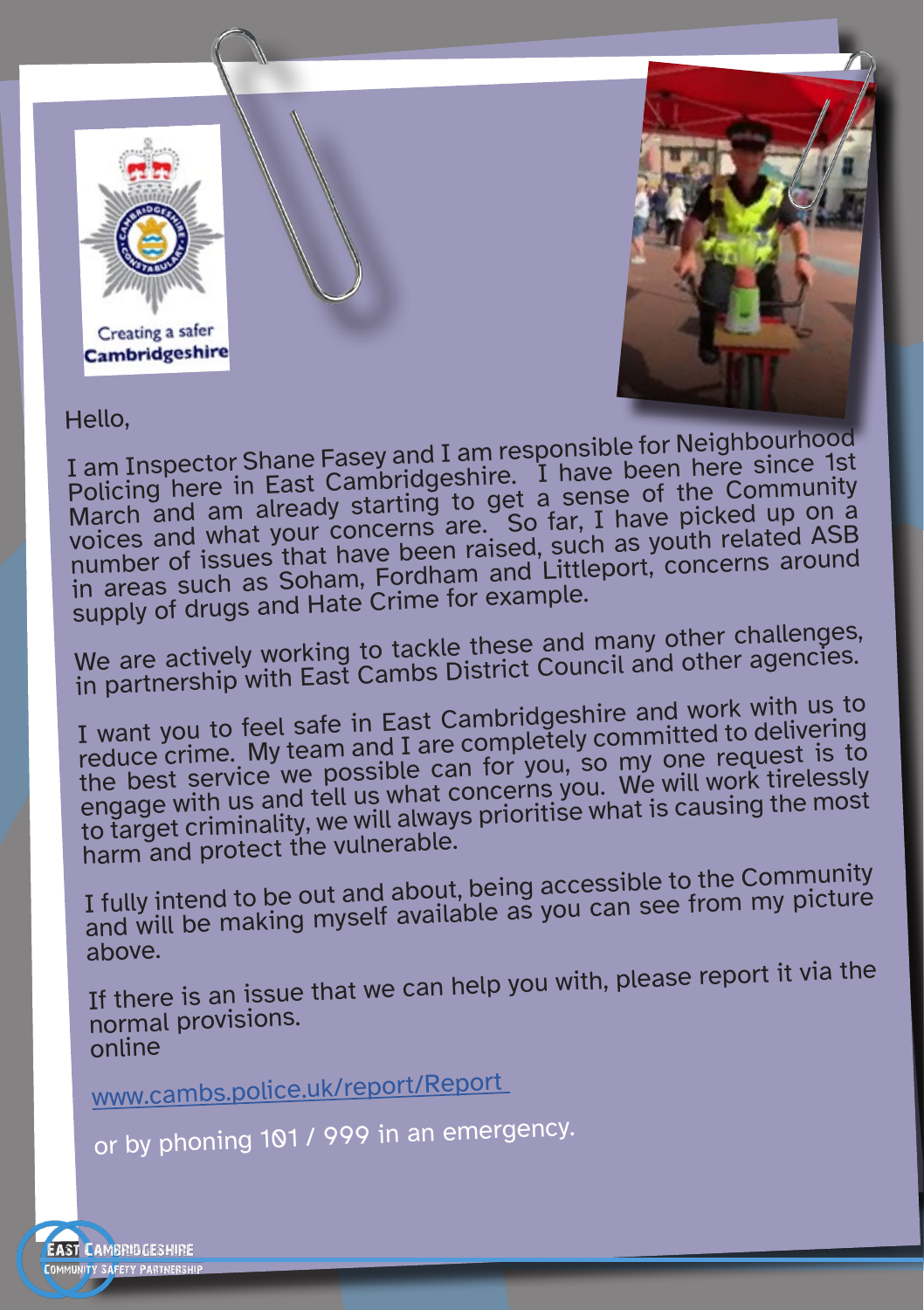

Neighbourhood & Community Safety Officer

Hello,

I am Emma Graves-Brown and I have recently taken the position of the Neighbourhood & Community Safety Officer at East Cambs District Council. What's my background? After A levels I was employed as a Civil Servant at RAF Wyton from there I went into Immigration at Oakinginton Detention Centre and finally served nearly 17years as a Police Community Support Officer with Cambridgeshire Constabulary based in East Cambs.some of you may know me through my last role and I very much look forward to continuing and strengthening our current working relationship. For those that don't know me I am really looking forward to building a working relationship with you.

I have spent my first few weeks working on a Parish Council Questionnaire an Engagement Plan and a Community Emergency Plan for all Parish Councils. In addition to this I have been compiling information together in order engage with all Parish Councils to become third party Hate Crime Reporting Centres and training for the Eyes & Ears Programme.

I will be out in the community, visiting schools, local events, Engagement with all parish councils and local community groups to obtain a comprehensive picture of all community safety related matters impacting communities. I will be working with partners and other agencies to seek long term solutions via effective problem solving.

If as a Parish Council you would like more information on becoming a third party Hate Crime Reporting Centre or on Eyes & Ears training please do not hesitate to contact me on:

emma.graves-brown@eastcambs.gov.uk



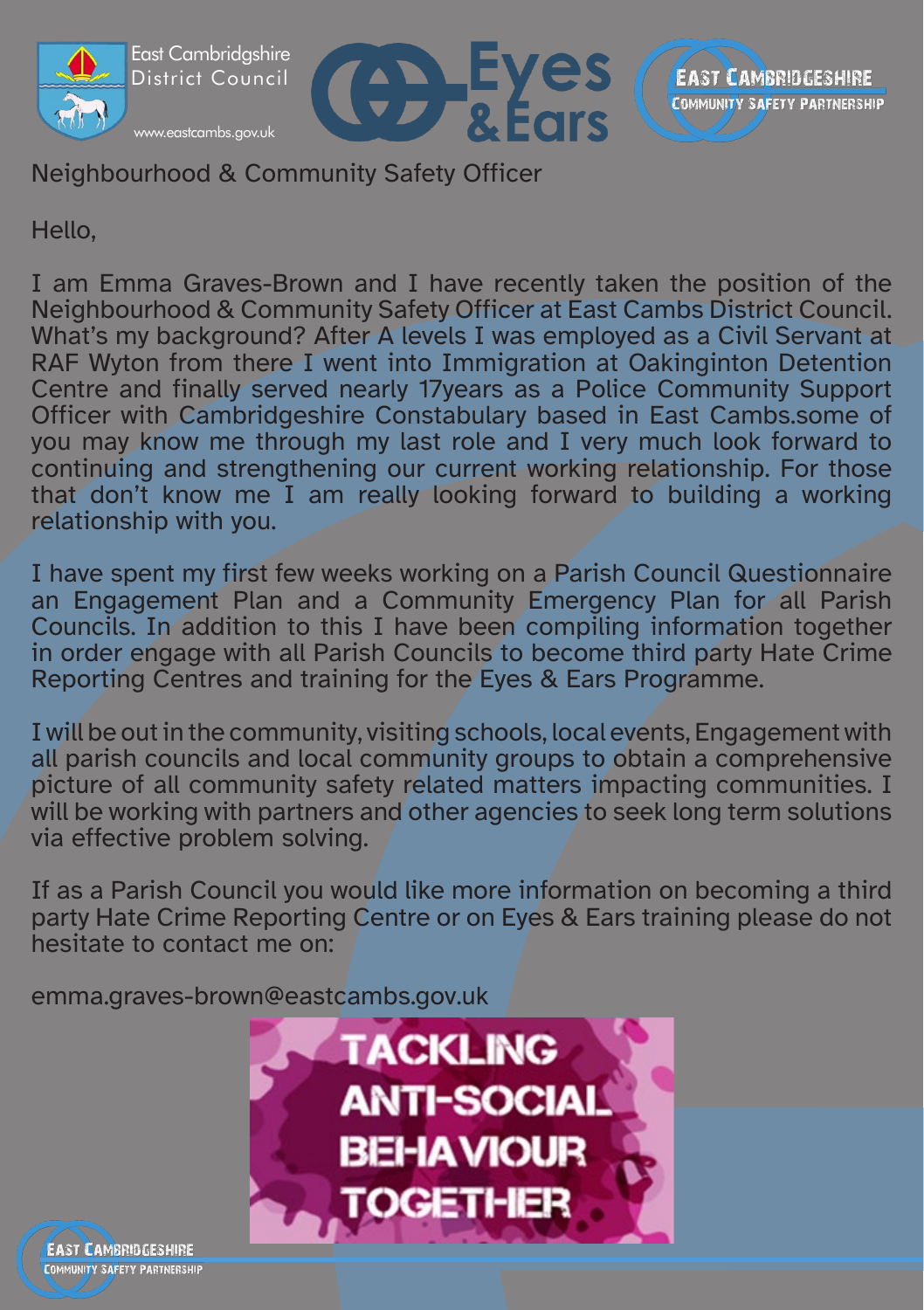

RIACESHIRE PARTNERSHIP

#### **CAMBRIDGESHIRE AND PETERBOROUGH AGAINST SCAMS PARTNERSHIP**

#### **Scams & Cybercrime Awareness**

The Cambridgeshire and Peterborough Against Scams Partnership (CAPASP) is a partnership of over twenty organisations sharing a common interest in preventing people from falling victim to scams and supporting those who suffer the misfortune to do so.

Scams are targeted at people in many ways – by post, on the telephone, online and on the doorstep – all with the intent to trick someone out of their personal details or money. More than three million people fall victim to scams in the UK every year and, while the financial losses are enormous (£5 – 10 billion in the UK every year), the harm to a person's health and wellbeing is often even more devastating.

The Cambridgeshire and Peterborough Against Scams Partnership (CAPASP) is inviting you to help yourself to "spot scams and stop scams" by joining the country's growing legion of Friends Against Scams. It's simple to do, will take just 20 minutes of your time and will equip you with the knowledge and awareness to protect yourself and others from the dangers of scams. To become a Friend today, visit: www.friendsagainstscams.org.uk/elearning/Cambridgeshire.

CAPASP also invites residents to get involved in other opportunities to protect themselves and their neighbours from scams. By becoming a CAPASP Supporter, for example, an individual or local group will receive newsletters and alerts from the partnership for dissemination via their own local networks.

Since loneliness is recognised as being a significant contributory factor in people responding to scams, any scheme to reduce loneliness and social isolation, such as a timebank or befriending scheme helps to increase a person's resilience to scams and rogue traders. If you are interested in becoming a CAPASP Supporter or in any the above, please contact the partnership at against-scams@cambridgeshire.gov.uk.

We would also like to let our residents know that they can self-serve scams awareness leaflets and other resources of interest from the CAPASP webpage: www.cambridgeshire.gov.uk/against-scams. Or why not follow us on social media, Facebook @CAPASP19 or Twitter @CAPA5P where we share useful intelligence about the latest scams?

For support and advice on scams (e.g. rogue traders, scam mail, telephone calls, text messages, emails and social media, including romance scams), call Citizens Advice consumer helpline on 0808 223 1133 or see www.citizensadvice.org.uk.

To report a fraud, or suspected fraud and share information to help stop others from becoming victims, call Action Fraud on 0300 123 2040 or see www.actionfraud.police.uk.

> Nover disclose security details. Don't assume everyone is genuine. Don't be rushed. Listen to your Ă instincts. 5 Stay in control.